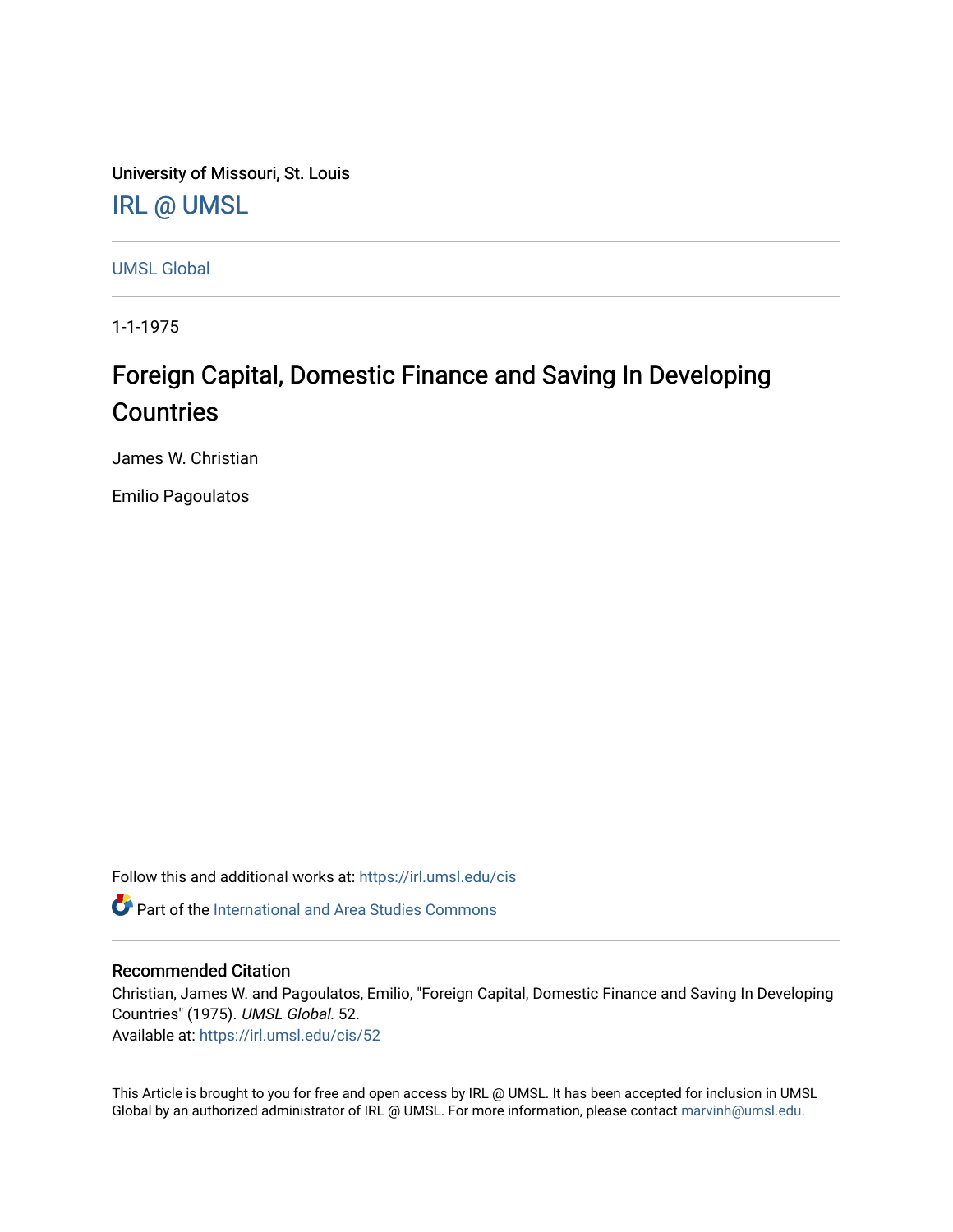Occasional Paoers No. 754

#### FOREIGN CAPITAL, DOMESTIC FINANCE AND SAVING IN DEVELOPING COUNTRIES

James W. Christian and Emilio Pagoulatos\*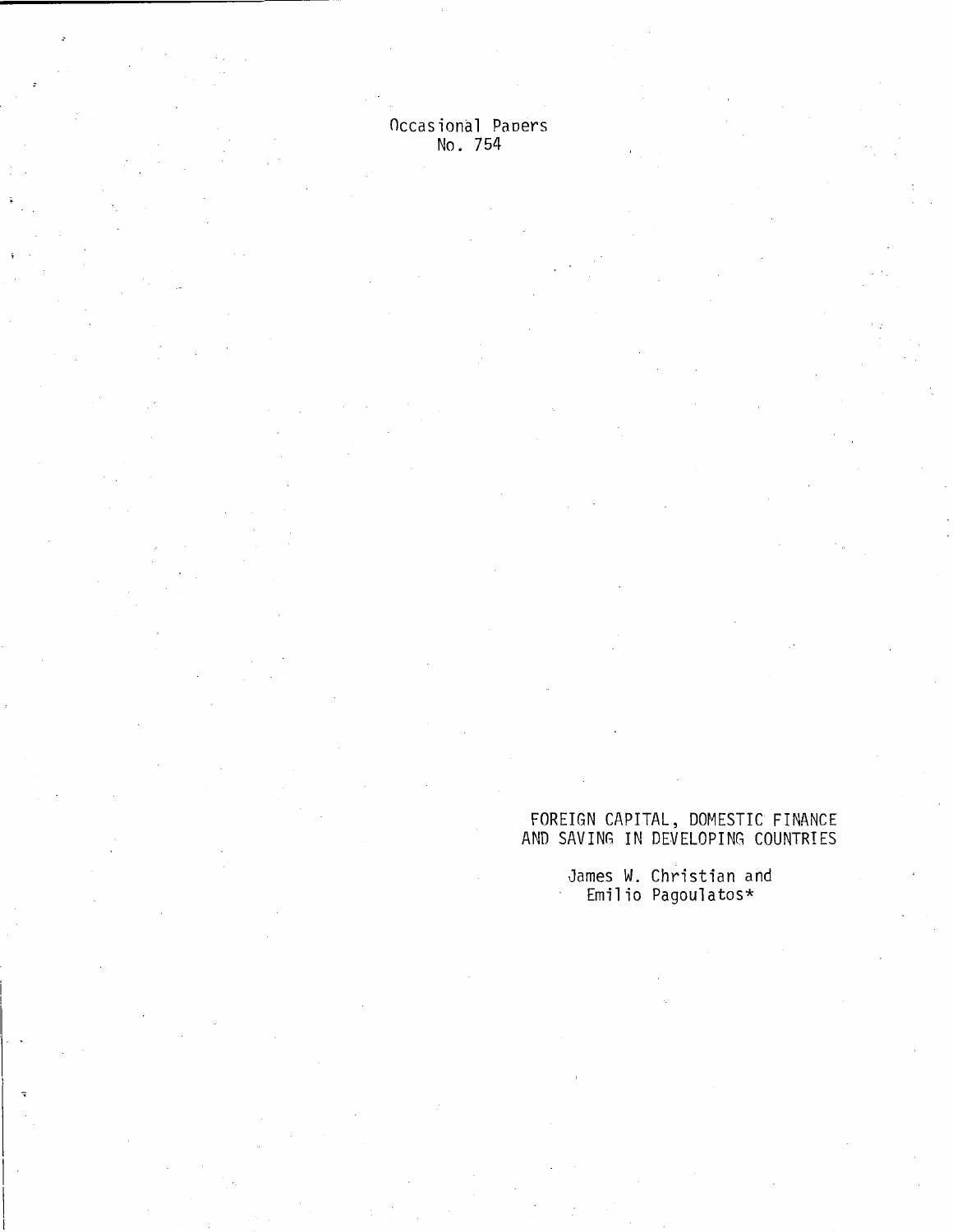## FOREIGN CAPITAL, DOMESTIC FINANCE AND

SAVING IN DEVELOPING COUNTRIES

James W. Christian and Emilio Pagoulatos\* Iowa State University and University of Missouri - St. Louis

In 1963, Haavelmo  $[6]$ , in commenting on a paper by Leontief, suggested that a very large foreign·financial inflow, carrying a coefficient of unity in Leontief's investment function, might require negative domestic saving.<sup>1</sup> We believe that Haavelmo meant this statement only in an algebraic, not a theoretical, sense. Others., however., have taken him literally and have applied simple econometric tests to the "Haavelmo Hypothesis" that foreign financing and domestic saving are inversely related. Rahman [9] found for a 31 country sample of developing economies that the ratio of foreign finance to GNP was significantly and inversely related to the ratio of saving to GNP. Gupta  $[5]$ , however, estimated the same equation for a 50 country sample and found a nonsignificant, positive relationship. More recently, Ahmad [1] classified the. Gupta sample into four country groups and was able to lend support to the hypothesis of an inverse relationship between domestic saving and the foreign financial inflow.<sup>2</sup> None of the above authors formally developed.this hypothesis, though Rahman suggested that developing economies which enjoy ready access to foreign financial. markets or to foreign aid may exert less effort in mobilizing domestic financial resources than/less credit-. worthy or less-favored economies. It is, we believe, in this sense--that foreign financial inflows may relieve the "pressure" on domestic financial institutions to develop--that the Haavelmo Hypothesis has significance. The present note, therefore, is addressed to both the issue of the direct relationship between the foreign financial inflow and domestic saving and the indirect relationship, through domestic financial development, between these two variables.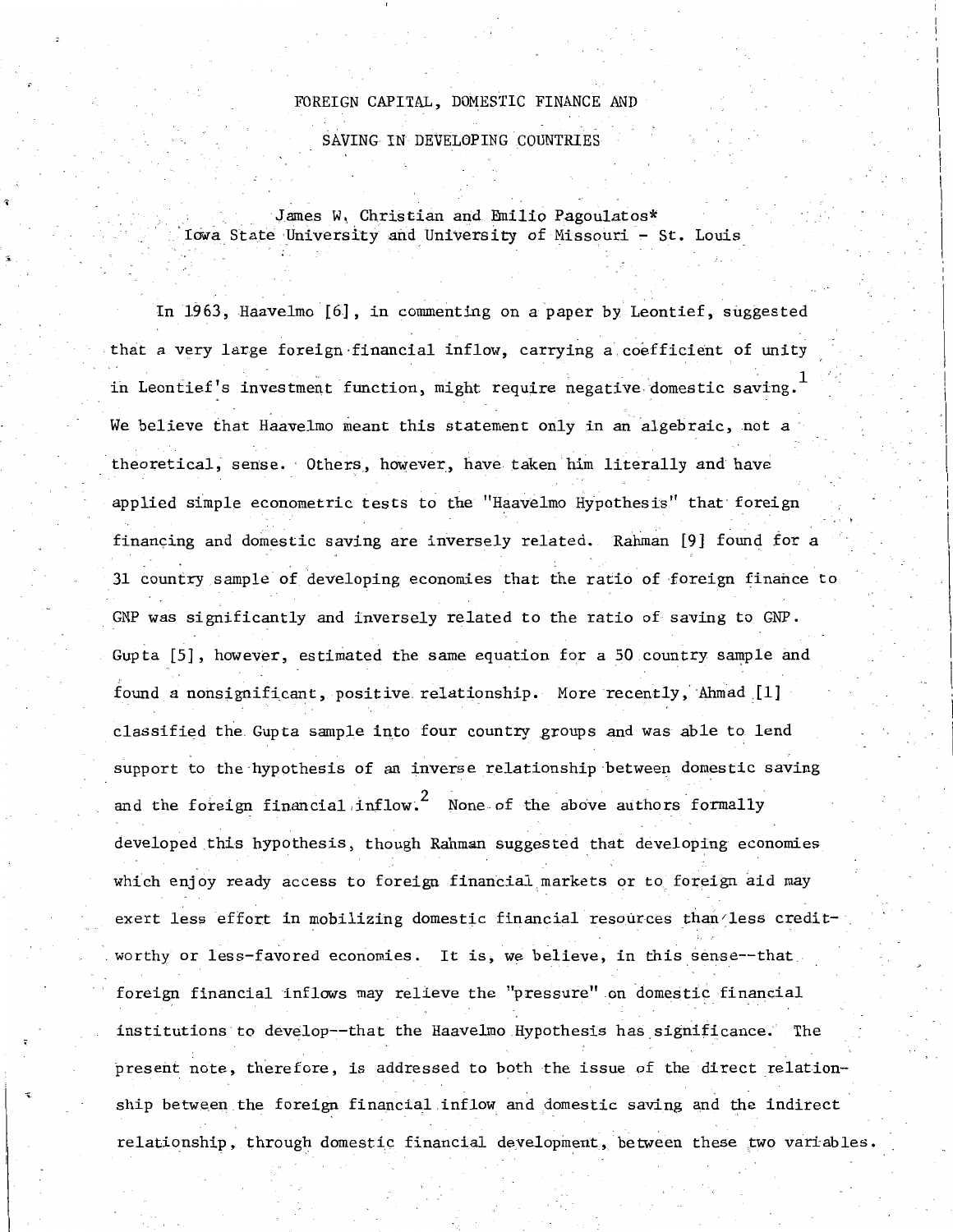In an earlier paper  $[3]$ , we advanced and provided empirical support for the hypothesis that the level of domestic financial. development is an important determinant of the rate of capital formation in developing economies. This quantification of the role of financial structures in mobilizing savings was obtained through the introduction of a saving function, explicitly related to the level of financial development, that has specific relevance to developing countries. Our saving function was specified as: -

 $(1)$   $S/Y = f(Z)$ ,  $0 < Z < 1$ ,

where  $S$  is total private saving in real terms,  $Y$ , is gross national product, and  $\frac{z}{z}$  is an index of domestic financial development.<sup>3</sup> As a proxy for  $\frac{z}{z}$ , we employ the ratio of currency in circulation to the money supply  $(CC/M)$ . A decline of (CC/M) is taken as an indicator of the extent to which financial resources have been pooled and thus made subject to financial intermediation; (CC/M) therefore is an inverse indicator of the level of financial development.

Equating saving and investment to form the ex post equilibrium condition· and solving for the investment rate (= saving rate, ex post) yields:  $4$ 

(2)  $I/Y = \alpha_0 + \alpha_1 (CC/M) + \alpha_2 (F/Y), \alpha_1 < 0,$ 

where I represents gross investment and  $\vec{F}$  is the net foreign financial inflow.

In the present paper, this equation is estimated as a country crosssection on means of the variables for the period  $1963-68$ .<sup>5</sup> (Subsequent equations are also based on means of the variables over the same time period:) Since our previous research revealed that this equation was insensitive to small classification errors, we present results for a sample of 48 countries classified as developing, or nonindustrial, according to the IMF classification of industrial and nonindustrial countries.  $6$  The regression results for equation

-2-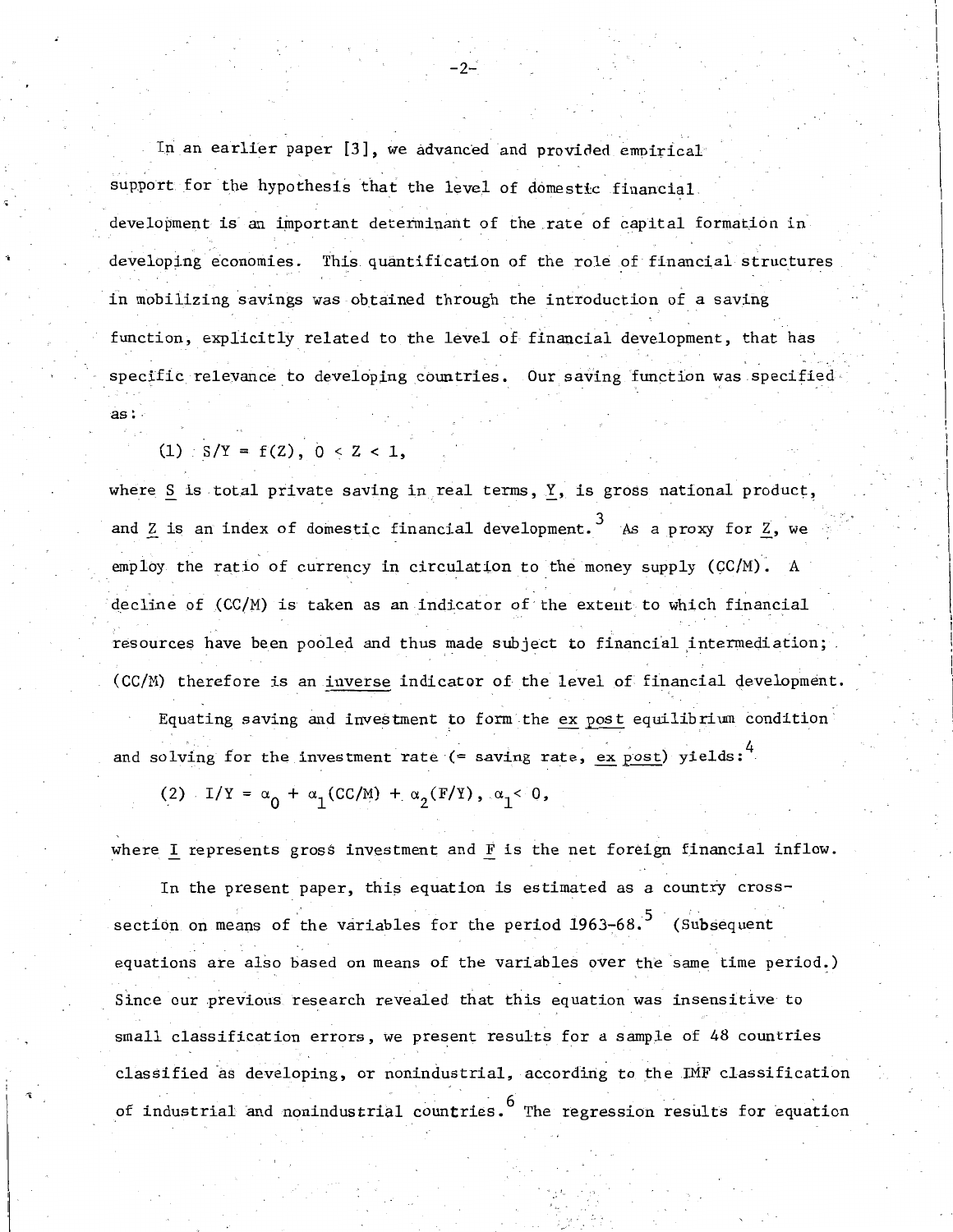(2), with "t" values of the coefficients shown in parentheses, are as follows:  $(2a)$  I/Y = .242 - .239 (CC/M) + .334 (F/Y)  $(3.33)$   $(5.99)$   $(2.14)$  $\bar{R}^2$  = .427

These estimates support the proposition that the relationship between · the investment rate (saving rate) and the foreign financial inflow is positive. Thus, our findings agree with those of Gupta  $[5]$ .

Equation (2a) does not, however, bear directly on the issue of the relationship between the foreign financial inflow and domestic financial development.

Aside from the fact "that access to foreign financial markets may relieve the pressure to develop domestic financial markets, as suggested by Rahman  $[9]$ , the possibility also exists that some portion of the foreign financial inflow may be devoted to uses which have a small impact on economic growth, such that the expenditures may add more to aggregate demand than to aggregate supply. In the absence of an appropriate monetary or fiscal policy response to such a demand-supply disequilibrium, the effect may be financial disintermediation and a decline in the level of domestic financial development, hence a decline in domestic saving,

In an attempt to generate evidence on this possibility, we formulated and estimated an equation to determine the level of domestic financial development:

(3)  $CC/M = \beta_0 + \beta_1(\Delta P/P) + \beta_2(SY/N)$ ,  $\beta_2 < 0$ ,

where  $(\Delta P/P)$  is the percentage rate of inflation and  $(SY/N)$  is the level of per capita income in U.S. dollars.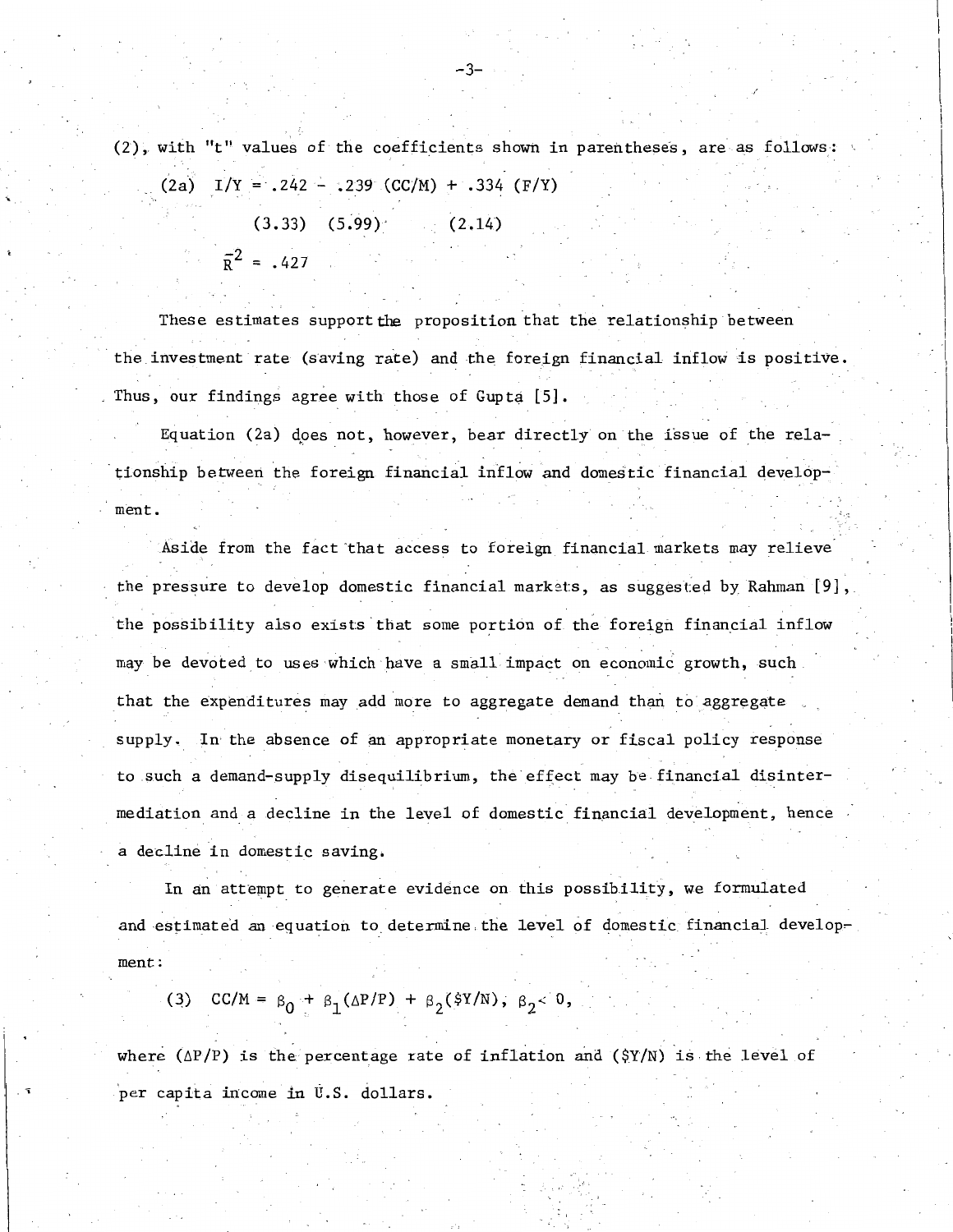The theoretical basis for this equation is simply that the higher the rate of inflation, the less confidence holders of money balances will have in financial assets and the more desirable holdings of currency will be because they are unquestionable claims to real assets. Also, ceteris paribus, the higher is the level of per capita income, the higher should be the level of financial sophistication of the populace and, hence, the greater the use of financial institutions. The estimated relationship is:

-4-

(3a) 
$$
CC/M = .341 + .335 \ (\Delta P/P) - .00016 \ (SY/N)
$$
  
\n(14.02) (2.19) (5.53)  
\n $\overline{R}^2 = .410$ 

Two additional relationships are now specified and estimated to allow us to obtain a reduced form equation for (CC/M) which isolates the net effect of (F/Y) on domestic financial development.

We first solve for the rate of inflation by specifying a simple demand for money function:  $^7$  $^{\prime}1$ 

(4) 
$$
M/P = \gamma_0 (Y)^{-1}
$$

$$
(5) \quad \Delta P/P = (\Delta M/M) - \gamma_1 \quad (\Delta Y/Y),
$$

where ( $\triangle M/M$ ) is the rate of change of the money supply and  $\gamma_1$  is the income elasticity of the demand for money. The estimated relationship 'is:

$$
(5a) \Delta P/P = .004 + .991 (\Delta M/M) - 1.62 (\Delta Y/Y)
$$
  

$$
(0.305) (17.37) (7.55)
$$
  

$$
\overline{R}^{2} = .841
$$

Next, it is postulated that the following relationship exists between the rate of growth of output and the investment rate:

(6)  $\Delta Y/Y = \Omega$  (I/Y)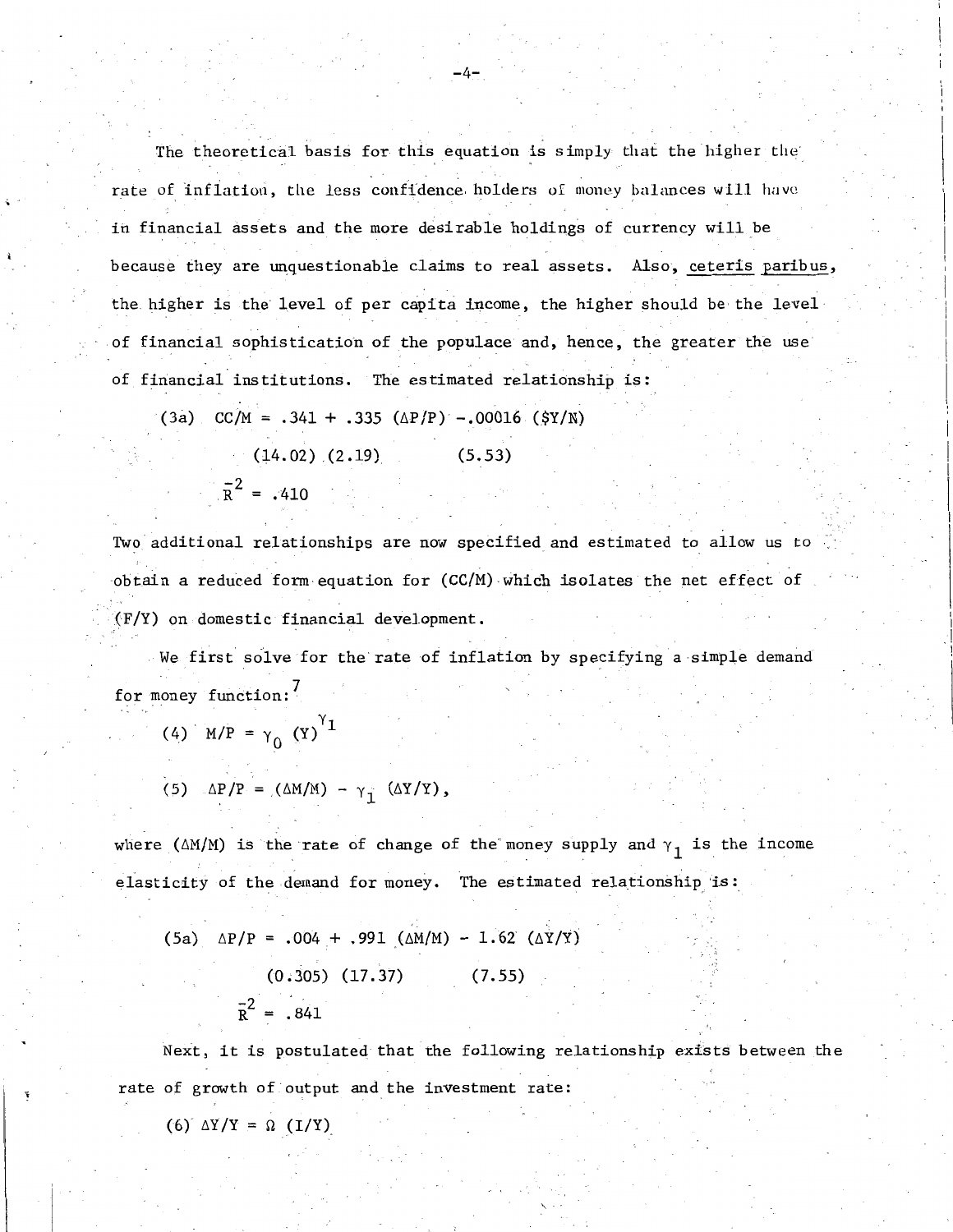The estimated relationship, with intercept suppressed, is:

$$
(6a) \Delta Y/Y = .268 \qquad (I/Y)
$$

$$
(14.52)
$$

$$
\overline{R}^2 = .841
$$

We now substitute equation (2a) into  $(6a)$ ,  $(6a)$  into  $(5a)$  and  $(5a)$  into (3a) to obtain a reduced form version of (3), primarily for the purpose of determining the sign of the coefficient of  $(F/Y)$ . The result is:

 $(C/N = .318 + .344 (M/M) - .051 (F/Y)$  $-.00016$  (\$Y/N)

Since (CC/M) is an inverse indicator of domestic financial development, the negative sign associated with (F/Y) leads us to conclude that, in general, the net effect of the foreign financial inflow on domestic financial development is positive.

Numerous qualifications must, of course, be placed on these conclusions, qualifications which will be obvious to most readers. The findings nevertheless suggest that the Haavelmo Hypothesis, in either its literal or more sophisticated version, probably applies only in rather special circumstances.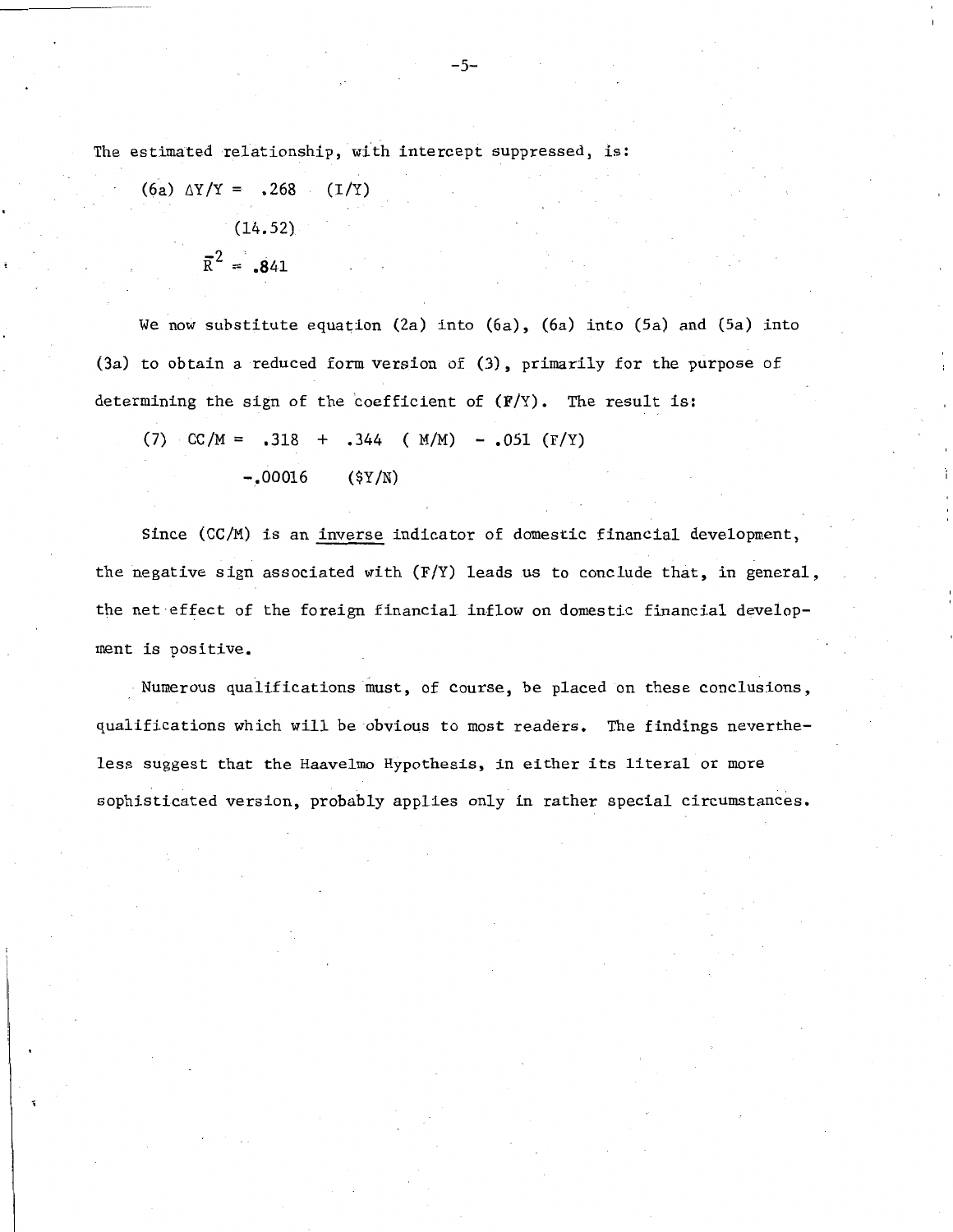$\mathcal{F}_{\text{max}}$  $\label{eq:2.1} \frac{1}{\sqrt{2}}\int_{\mathbb{R}^3}\frac{1}{\sqrt{2}}\left(\frac{1}{\sqrt{2}}\right)^2\left(\frac{1}{\sqrt{2}}\right)^2\left(\frac{1}{\sqrt{2}}\right)^2\left(\frac{1}{\sqrt{2}}\right)^2\left(\frac{1}{\sqrt{2}}\right)^2\left(\frac{1}{\sqrt{2}}\right)^2\left(\frac{1}{\sqrt{2}}\right)^2\left(\frac{1}{\sqrt{2}}\right)^2\left(\frac{1}{\sqrt{2}}\right)^2\left(\frac{1}{\sqrt{2}}\right)^2\left(\frac{1}{\sqrt{2}}\right)^2\left(\frac$  $\frac{1}{2}$  $\label{eq:2.1} \frac{1}{\sqrt{2}}\int_{0}^{\infty}\frac{1}{\sqrt{2\pi}}\left(\frac{1}{\sqrt{2}}\right)^{2}d\mu\left(\frac{1}{\sqrt{2}}\right)dx$  $\label{eq:2.1} \frac{1}{\sqrt{2}}\int_{\mathbb{R}^3}\frac{1}{\sqrt{2}}\left(\frac{1}{\sqrt{2}}\right)^2\frac{1}{\sqrt{2}}\left(\frac{1}{\sqrt{2}}\right)^2\frac{1}{\sqrt{2}}\left(\frac{1}{\sqrt{2}}\right)^2\frac{1}{\sqrt{2}}\left(\frac{1}{\sqrt{2}}\right)^2.$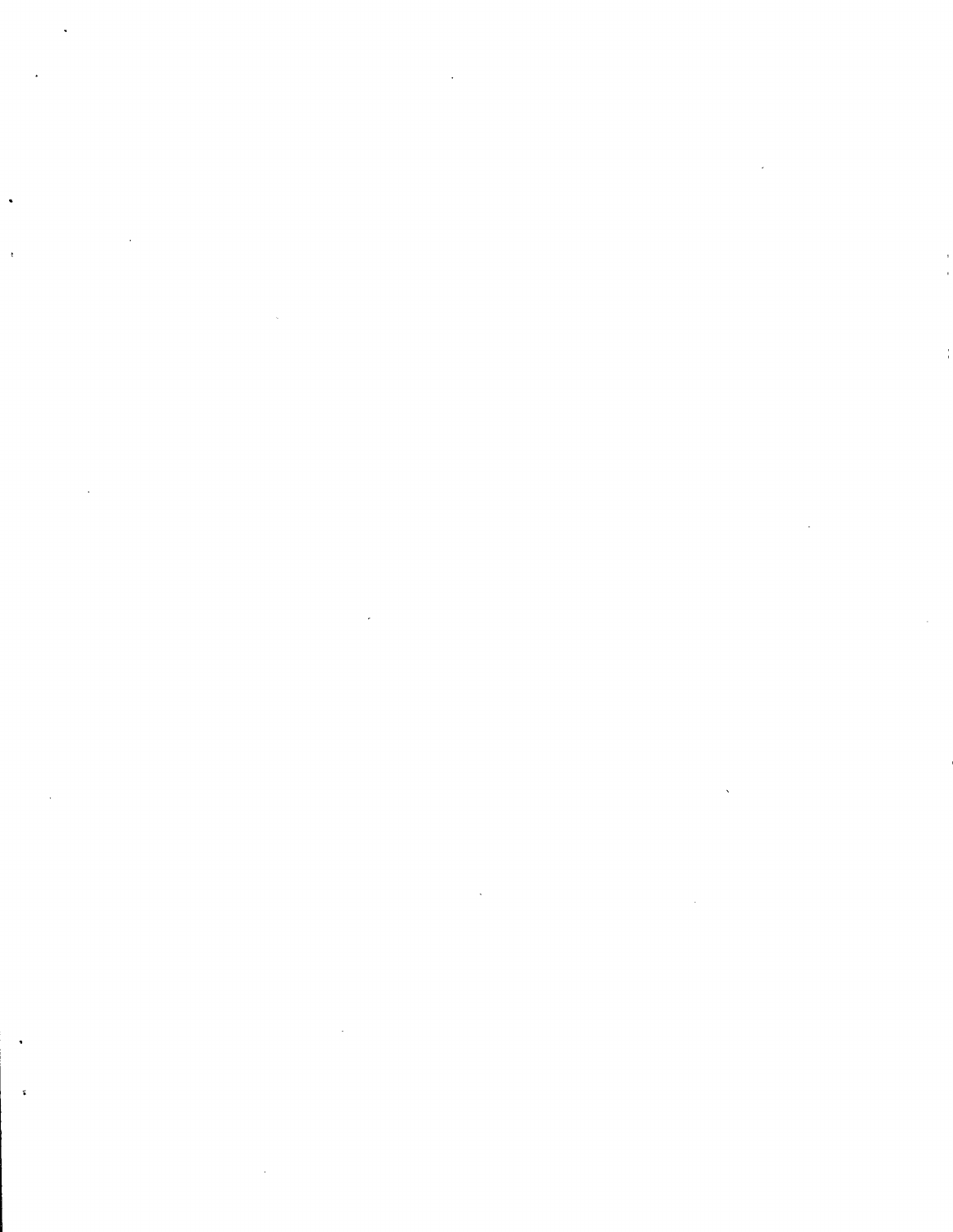#### FOOTNOTES

The research support given by the Center for International Studies, University of Missouri, St. Louis, is gratefully acknowledged.

\*

1. More specifically, Haavelmo [6, p. 1062], in a question to Leontief, has suggested the following investment function for developing countries:

## $I = \alpha(Y+F)$

where I is gross investment, Y is GNP and F is foreign capital.

- 2. Other studies that have recently considered the effect of foreign capital inflows on saving rates in developing countries are Weiskopf  $[10]$ , Landau  $[7]$ , Griffin and Enos  $[4]$  and Papanek  $[8]$ .
- 3. For a more detailed discussion of the saving function and the basis for the choice of a proxy for  $Z$ , see  $[3]$ .
- 4. See  $\lceil 3 \rceil$  for the full derivation of Equation (2). The equation is solved such that the parameters for government saving are included in theintercept.
- 5. The data for I (gross fixed capital formation),  $Y$  (gross national product), CC (currency outside banks), and  $M = CC + DD + TD$ , (where DD = demand deposits and  $TD =$  time and savings deposits) were obtained from  $IMF$ , International Financial Statistics, while the data for the net foreign ·financial inflow were taken from IMF, "Basic Global Statement," Balance of Payments Yearbook. These data were converted from U.S. dollar figures to national- currencies through the exchange rates reported in International Financial Statistics.
- 6. The countries included are as follows: Argentina, Australia, Austria, Bolivia, Brazil, Ceylon, Chile, China (Taiwan), Colombia, Costa Rica, Cyprus, Dominican Republic, Ecuador, El Salvador, Finland, Ghana, Greece, Guatemala, Guyana, Honduras, Iceland, Iran, Ireland, Israel, Italy, Jamaica, Japan, Korea, Malaysia, Malta, Mexico, Morocco, New Zealand, Nicaragua, Pakistan, Paraguay, Peru, Philippines, Portugal, South Africa, Spain,- Thailand, Trinidad and Tobago, Tunisia, Turkey, United Arab Republic, Uruguay, and Venezuela.
- 7. While the rate of interest could have been included as an argument of . the demand for money function, the unavailability of reliable interest rate data for developing economies argued against this inclusion.